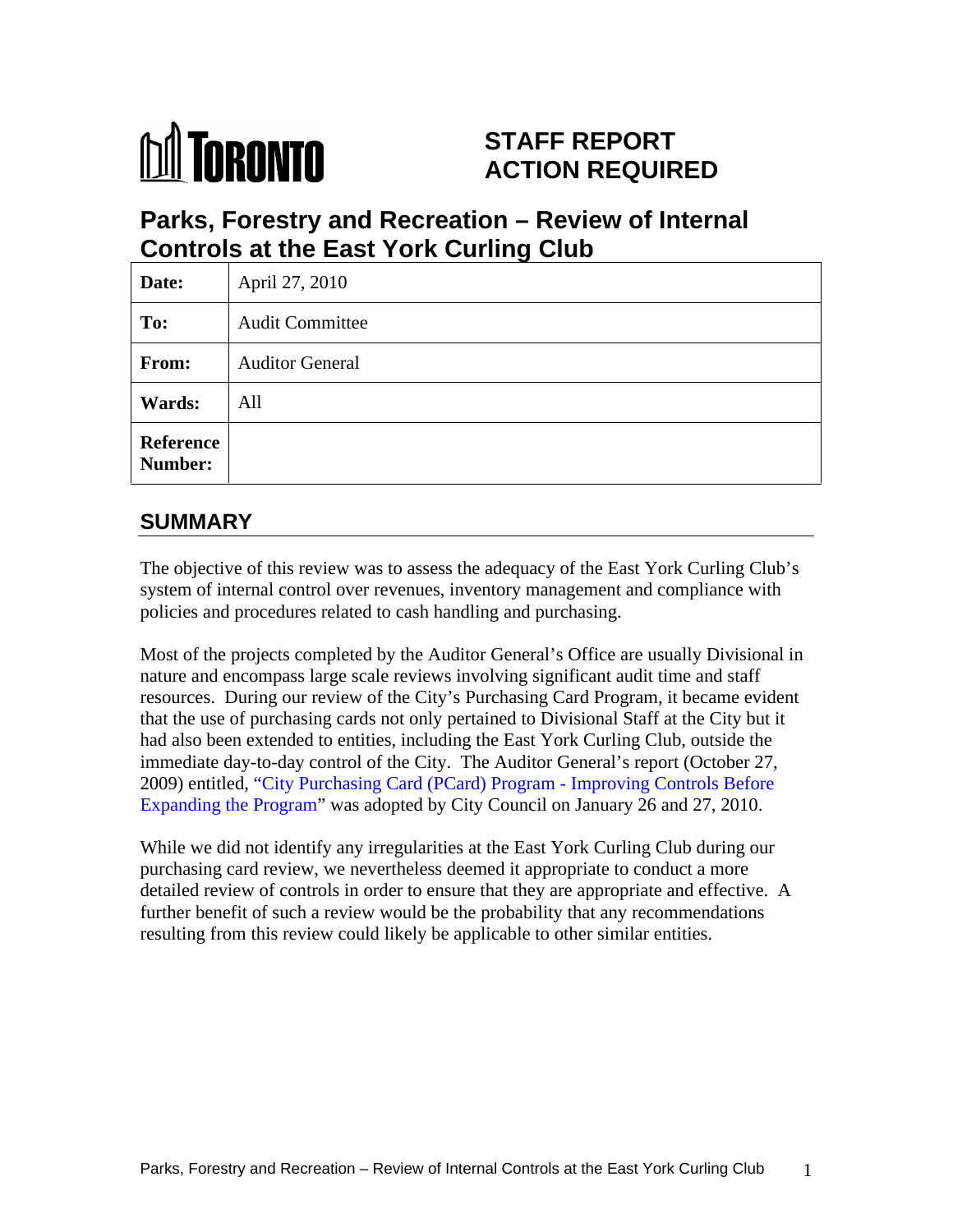# **RECOMMENDATIONS**

### **The Auditor General recommends that:**

- 1. The General Manager of Parks, Forestry and Recreation, evaluate the City's ongoing role in the management of facilities such as the East York Curling Club. The evaluation determine the most effective operating model taking into account community involvement in the facility as well as the management of core programs and other ancillary services.
- 2. The General Manager of Parks, Forestry and Recreation, develop an accountability framework which includes formal operating agreements for groups operating programs at any City owned curling facility.
- 3. The General Manager of Parks, Forestry and Recreation, until such time as a different operating model is implemented, request that the members of the Club's volunteer Executive Board:
	- a. Provide a financial report on a periodic basis, regarding funds held in the Board's bank accounts and the expenditures made using these funds.
	- b. Provide access, upon request, to review documents and records to substantiate the completeness of receipts and the appropriateness of expenditures.
- 4. The General Manager of Parks, Forestry and Recreation review the internal control deficiencies identified at the East York Curling Facility and establish a process whereby such control deficiencies are reviewed and addressed by the Parks, Forestry and Recreation Compliance Unit.
- 5. The General Manager of Parks, Forestry and Recreation review the recommendations contained in this report for applicability to the other two Parks, Forestry and Recreation curling facilities, and where appropriate, such recommendations be implemented.

### **Financial Impact**

The implementation of recommendations in this report, as well as in the letter issued separately to management, will strengthen controls, improve accountability and result in potential increases in revenues and cost savings.

### **DECISION HISTORY**

This report provides the results of the Auditor General's review of the Parks, Forestry and Recreation – Review of Internal Controls at the East York Curling Club.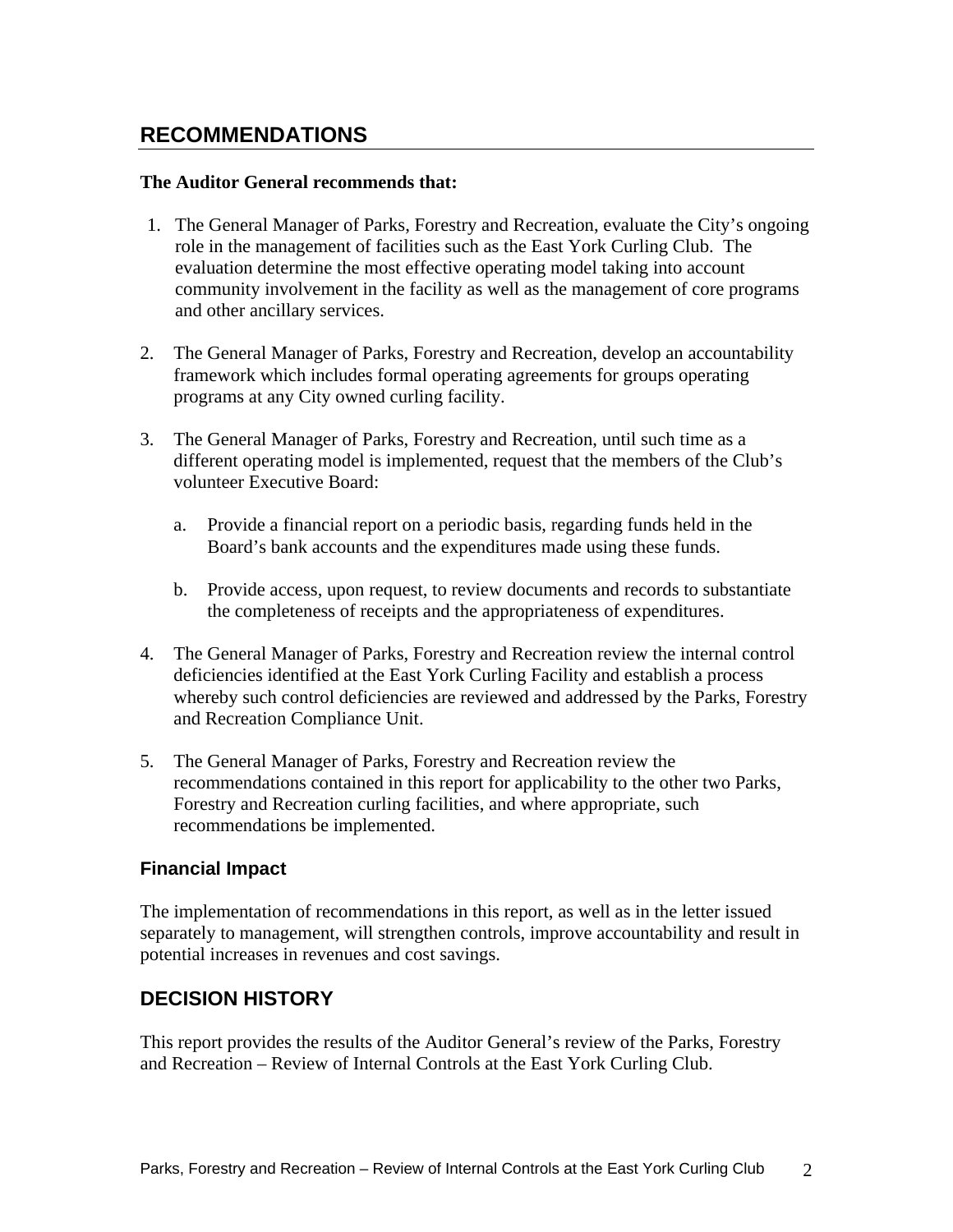### **COMMENTS**

The Auditor General's report entitled "Parks, Forestry and Recreation – Review of Internal Controls at the East York Curling Club" is attached as Appendix 1. Management's response to each of the recommendations contained in this report is attached as Appendix 2.

## **CONTACT**

Alan Ash, Director, Auditor General's Office Tel: 416-392-8476, Fax: 416-392-3754, E-mail: aash@toronto.ca

Ina Chan, Audit Manager, Auditor General's Office Tel: 416-392-8472, Fax: 416-392-3754, E-mail: ichan3@toronto.ca

## **SIGNATURE**

Jeffrey Griffiths, Auditor General 09-PFR-01

# **ATTACHMENTS**

Appendix 1: Parks, Forestry and Recreation – Review of Internal Controls at the East York Curling Club

 $\overline{\phantom{a}}$  , we are the contract of the contract of the contract of the contract of the contract of the contract of the contract of the contract of the contract of the contract of the contract of the contract of the cont

Appendix 2: Management's Response to the Auditor General's Report on Parks, Forestry and Recreation – Review of Internal Controls at the East York Curling Club